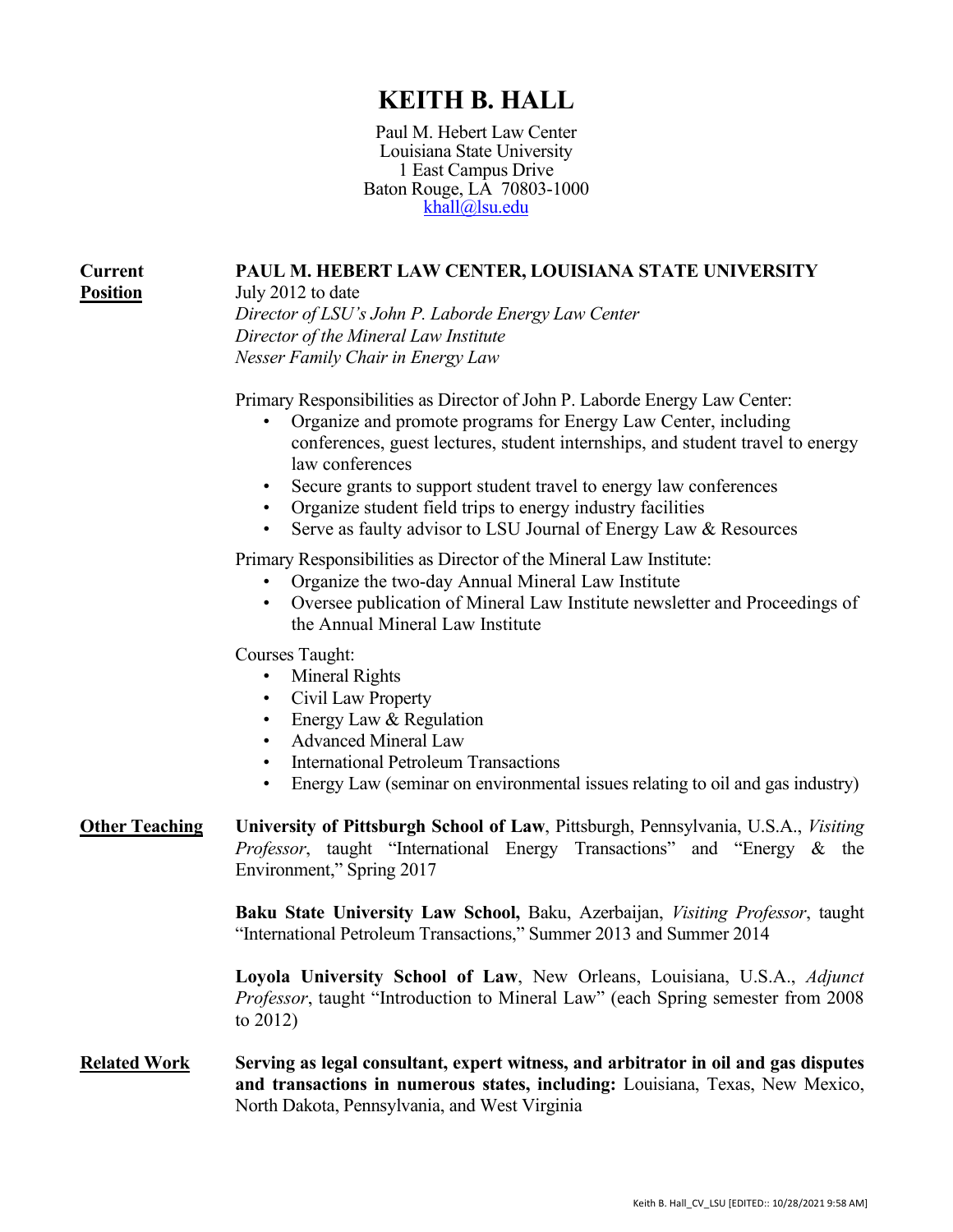| <b>Practice</b>         | STONE PIGMAN WALTHER WITTMANN L.L.C., New Orleans, Louisiana                     |
|-------------------------|----------------------------------------------------------------------------------|
| <b>Experience</b>       | <i>Associate</i> , 1996 – 2002                                                   |
|                         | Member, 2003 - June 2012                                                         |
|                         | * Co-Chair of firm's Energy and Environment practice group                       |
|                         | * Author of the firm's blog, the <i>Oil &amp; Gas Law Brief</i>                  |
|                         | * Practice areas: oil & gas law, environmental law, commercial litigation        |
|                         |                                                                                  |
| <b>Education</b>        | LOYOLA UNIVERSITY SCHOOL OF LAW, New Orleans, Louisiana                          |
|                         | <i>J.D.</i> , May 1996                                                           |
|                         | Class Rank: 1/188, GPA: 3.875, summa cum laude                                   |
|                         | Loyola Law Review, Managing Editor<br>$\bullet$                                  |
|                         | Moot Court, Member<br>$\bullet$                                                  |
|                         |                                                                                  |
|                         | LOUISIANA STATE UNIVERSITY, Baton Rouge, Louisiana                               |
|                         | B.S., Chemical Engineering, May 1985                                             |
|                         |                                                                                  |
|                         | Class Rank: Top $5\%$ , GPA: $3.63$                                              |
|                         |                                                                                  |
| <b>Other</b>            | Worked for eight years as a chemical engineer, including four years as a process |
| <b>Professional</b>     | design engineer at Ethyl Corporation (now known as "Albemarle") in Baton Rouge,  |
| <b>Experience</b>       | two years at Barnard & Burk Engineers, and two years at Placid Refining Company. |
|                         |                                                                                  |
| <b>Professional and</b> | • Louisiana Senate's Ad Hoc Committee on Risk Fee Statute                        |
| <b>Civic Activities</b> | • Louisiana Department of Natural Resources Ad Hoc Committee on Carbon           |
|                         | Capture, Utilization, and Storage                                                |
|                         | • Editor-in-Chief, Institute for Energy Law's Oil & Gas E-Report (2018 to        |
|                         | date)                                                                            |
|                         | • Oil & Gas Reporter, Board of Editors (2013 to 2017)                            |
|                         | • Rocky Mountain Mineral Law Foundation, Board of Directors (2020 to date),      |
|                         | Trustees Council (2012 to date), Program Committee (2020 to date), Special       |
|                         | Institutes Committee (2018 to 2020), Annual Institute Oil & Gas Co-Chair         |
|                         | $(2017)$ , Member $(2008$ to date)                                               |
|                         | • Energy & Mineral Law Foundation, Executive Committee (2018 to 2021),           |
|                         | Board of Trustees (2014 to date), Chair of Education Outreach Committee          |
|                         | $(2015-16)$                                                                      |
|                         | • Institute for Energy Law, Advisory Board (2012 to date), Executive             |
|                         |                                                                                  |
|                         | Committee (2018 to date)                                                         |
|                         | • American Bar Association Section of Environment Energy and Resources,          |
|                         | Oil & Gas Committee, Chair (2013-2015), Vice Chair-Programs (2011-13)            |
|                         | · Association of International Petroleum Negotiators, Education Advisory         |
|                         | Board (2017 to date), member (2013 to date)                                      |
|                         | · Louisiana Mineral Law Institute, Director (2012 to date), Chair (2012),        |
|                         | Member of Advisory Council (2009-2012)                                           |
|                         | • Louisiana State Bar Association Environmental Law Section, Chair (2013-        |
|                         | 14), Member of Advisory Council (2009 to 2015)                                   |
|                         | • Louisiana Law Institute, member of Oil & Gas Risk Fee Statute Committee        |
|                         | • Louisiana Law Institute, member of Mineral Law Committee                       |
|                         |                                                                                  |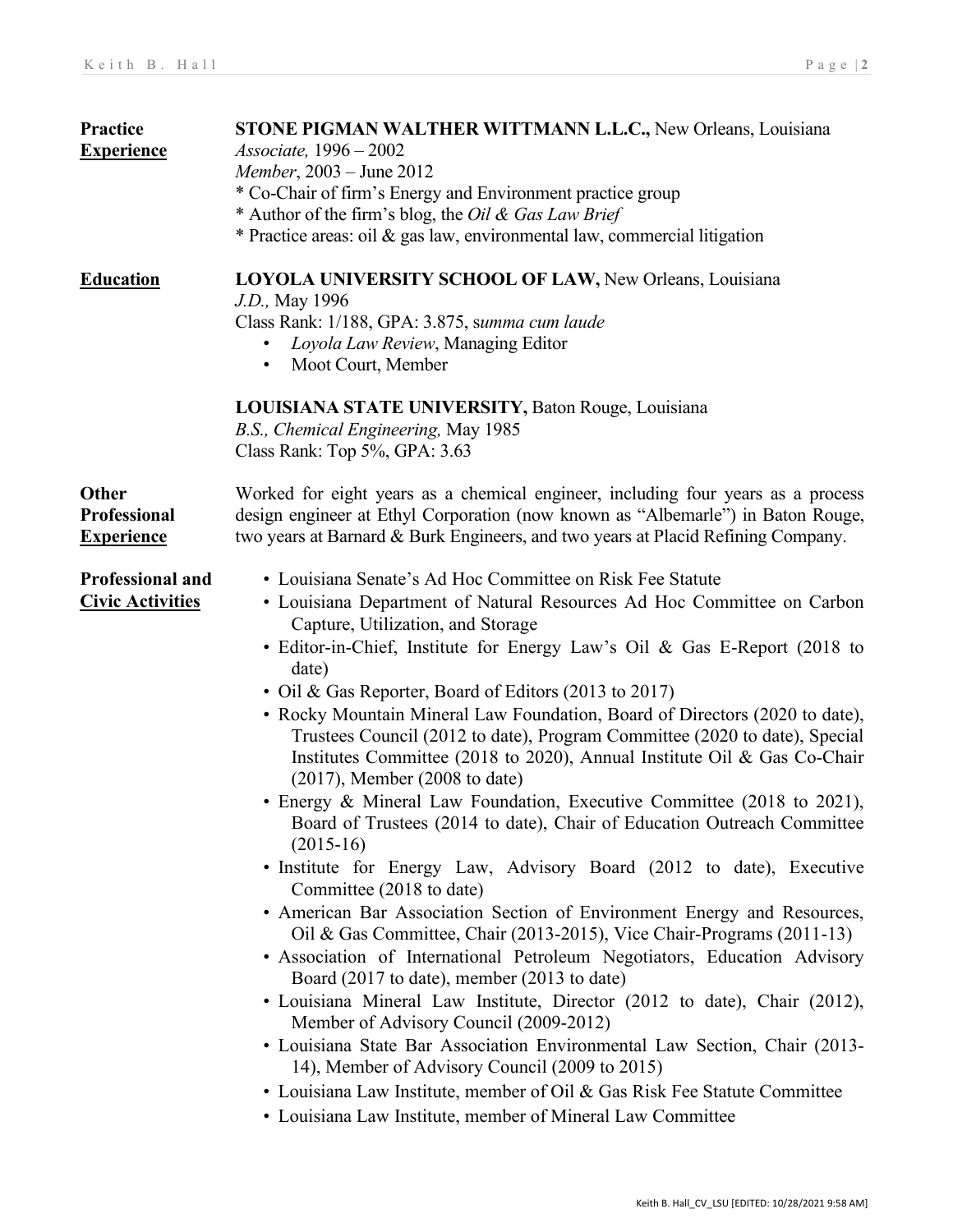| <b>Professional and</b><br><b>Civic Activities</b><br>(cont'd) | • Louisiana Law Institute, Reporter for committee studying alternative dispute<br>resolution systems for oilfield contamination claims (committee's<br>recommendations adopted with minor revisions by La. Legislature in 2015) |
|----------------------------------------------------------------|---------------------------------------------------------------------------------------------------------------------------------------------------------------------------------------------------------------------------------|
|                                                                | • Louisiana Law Institute, member of committee studying possible reforms<br>relating to unsolicited offers by mail for purchase of mineral rights                                                                               |
|                                                                | • Louisiana Law Institute, Water Law Committee                                                                                                                                                                                  |
|                                                                | • Louisiana Cross Unit Well Study Commission, member (Commission<br>established by legislature to propose legislation;<br>Commission's<br>recommendation adopted by legislature in 2015)                                        |
|                                                                | • New Orleans Bar Association Oil & Gas Section, Co-chair (2013), Chair<br>$(2010 \text{ to } 2012)$                                                                                                                            |
|                                                                | • Member, Professional Landmen's Association of New Orleans                                                                                                                                                                     |
|                                                                | • Registered Professional Engineer, Chemical Engineering, La. (inactive)                                                                                                                                                        |
| <b>Books</b> and<br><b>Book Chapters</b>                       | INTERNATIONAL PETROLEUM LAW AND TRANSACTIONS, with Owen L. Anderson, et<br>al., (Rocky Mountain Mineral Law Foundation) (2020)                                                                                                  |
|                                                                | THE REGULATION OF DECOMMISSIONING, ABANDONMENT AND REUSE INITIATIVES IN<br>THE OIL AND GAS INDUSTRY, (author of chapter on U.S. regulations and one of five<br>editors of the book) (Wolters Kluwer 2020)                       |
|                                                                | HYDRAULIC FRACTURING: A GUIDE TO ENVIRONMENTAL AND REAL PROPERTY ISSUES,<br>co-authored with Hannah J. Wiseman (American Bar Association 2017)                                                                                  |
|                                                                | THE LAW OF OIL AND GAS: CASES AND MATERIALS, co-authored with Patrick H.<br>Martin, et al. (Foundation Press 10th Ed.) (2016)                                                                                                   |
|                                                                | "Petroleum," Chapter 1 of Volume 1 of ENERGY CHOICES: HOW TO POWER THE<br>FUTURE (Praeger 2014)                                                                                                                                 |
|                                                                | "Discovery," Chapter 12 of LOUISIANA CIVIL PRACTICE FORMS (updated annually)                                                                                                                                                    |
|                                                                | "Louisiana's Mineral Resources," Chapter 1 of LOUISIANA MINERAL LAW TREATISE<br>(Claitor's Publishing Division 2012)                                                                                                            |
| <b>Publications</b>                                            | President Biden's Executive Orders Relating to Oil and Gas, The Baton Rouge<br>Lawyer, Vol. 4, Issue 4, p. 4 (July/August 2021)                                                                                                 |
|                                                                | 2021 Survey on Oil & Gas Law—Louisiana, 7 Tex. A&M J. Prop. L. 363 (2021)                                                                                                                                                       |
|                                                                | Ruminations on the Continuing Evolution of Trespass Law in the Context of<br>Mineral Development, 8 La. St. U. J. Energy L. & Resources 505 (2020)                                                                              |
|                                                                | Decommissioning of Offshore Oil and Gas Facilities in the United States, 14<br>Charleston L. Rev. 437 (2020)                                                                                                                    |
|                                                                | 2020 Survey on Oil & Gas Law—Louisiana, 6 Tex. A&M J. Prop. L. 57 (2020)                                                                                                                                                        |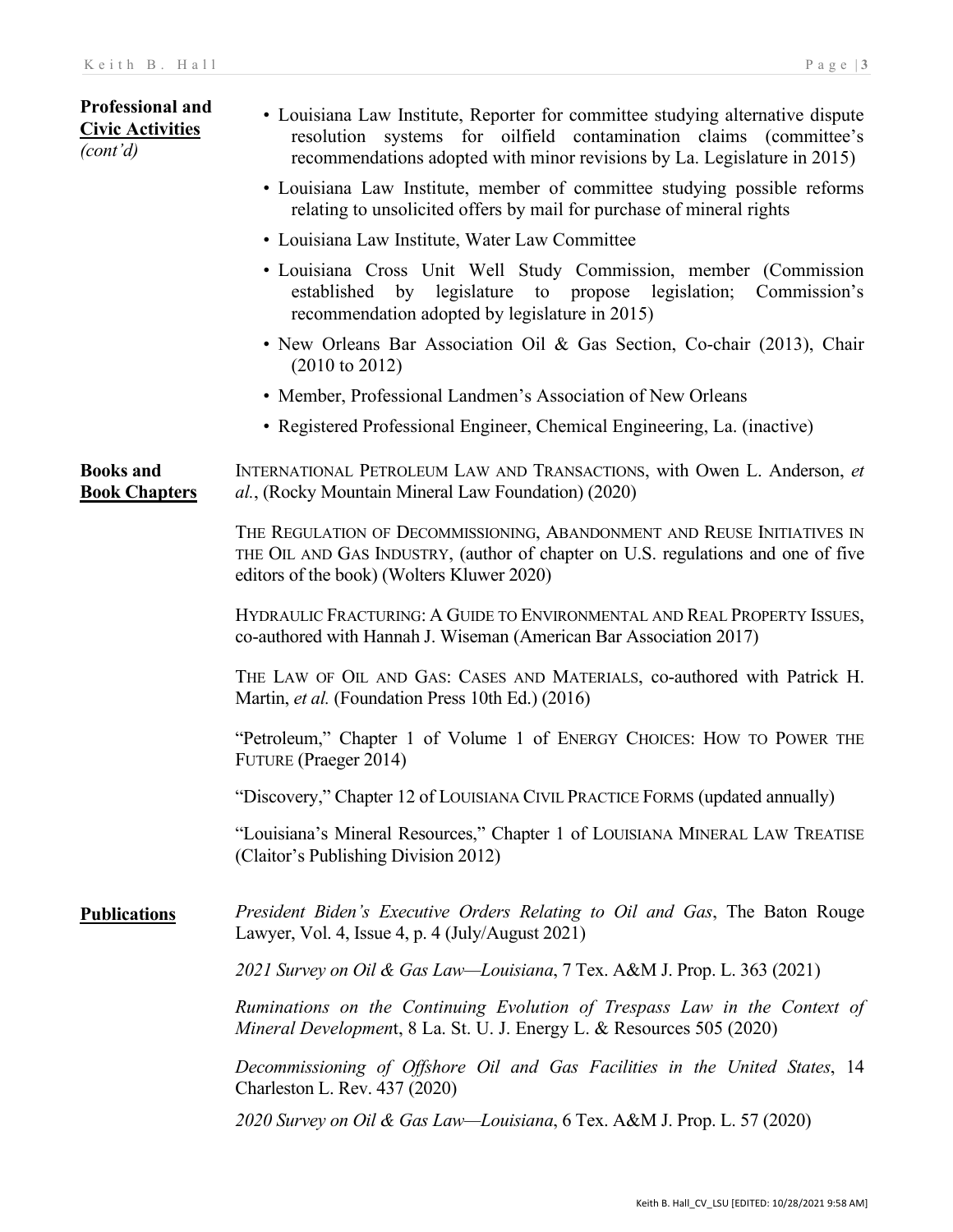### **Publications**

(*cont'd*)

*Dutch Disease and the Resource Curse*, International Mining and Oil & Gas Law, Development and Investment, 4-1 (Rocky Mtn. Min. L. Fdn. 2019) (co-authored with Stephanos G. Oretis, Peter Leon, Aaron O'Connell, and Julia La Manna)

*Implied Covenants and the Drafting of Oil and Gas Leases*, 7 La. St. U. J. Energy L. & Resources 401 (2019)

*An International Comparison on the Operatorship Provisions Contained in Model Form Oil & Gas Joint Operating Agreements*, 7 La. St. U. J. Energy L. & Resources 79 (2019)

*Integrated Carbon Capture and Storage in the Louisiana Chemical Corridor* (with David E. Dismukes and others) (2019) United States, available at https://doi.org/10.2172/1526406

*2019 Survey on Oil & Gas Law—Louisiana*, 5 Tex. A&M J. Prop. L. 27 (2019)

*Defining the Lessee's Covenants to Drill and Develop a Lease*, Special Inst. on Drafting the Modern Oil and Gas Lease (Rocky Mtn. Min. L. Fdn. 2018)

*2018 Survey on Oil & Gas Law—Louisiana*, 4 Tex. A&M J. Prop. L. 31 (2018)

*2017 Survey on Oil & Gas Law—Louisiana*, 3 Tex. A&M J. Prop. L. 17 (2017)

*The Operator Under Oil and Gas Joint Operating Agreement—The Three Rs of Responsibilities, Removal, and Replacement*, Special Institute on Joint Operations and the New AAPL Form 610-2015 Model Form Operating Agreement (Rocky Mtn. Min. L. Fdn. and A.A.P.L. 2016)

*Hydraulic Fracturing Impact Studies: Recent Highlights, Summaries, and Analysis*, Special Institute on Water Acquisition and Management for Oil & Gas Development: Legal and Regulatory Requirements, Paper No. 2B (Rocky Mt. Min. L. Fdn. and CAIL-IEL 2016) (with Scott Anderson of Environmental Defense Fund)

*Induced Seismicity: An Energy Lawyer's Guide to Legal Issues and the Causes of Man-Made Earthquakes*, Proceedings of Rocky Mountain Mineral Law Sixty-First Annual Institute (2015)

*On Liability Issues Concerning Induced Seismicity in Hydraulic Fracturing Treatments and at Injection Disposal Wells: What Petroleum Engineers Should Know*, Society of Petroleum Engineers Paper No. SPE 173383, presented at Hydraulic Fracturing Technology Conference, The Woodlands, Texas (2015), reprinted in Hydraulic Fracturing Journal. Vol. 2, No. 3, pp. 69-75 (June 2015)

*Hydraulic Fracturing: If Fractures Cross Property Lines is there an Actionable Subsurface Trespass?*, 54 Nat. Res. J. 361 (Fall 2014)

*Using Technology to Avoid Trespass Liability Based on Subsurface Intrusions of Hydraulic Fractures* (co-authored with Arash Dahi Taleghani), Unconventional Resources Technology Conference (SPE paper no. 1919446) (2014), reprinted in abridged form in Hydraulic Fracturing Journal, Vol. 1, No. 4, pp. 38-45 (Oct. 2014)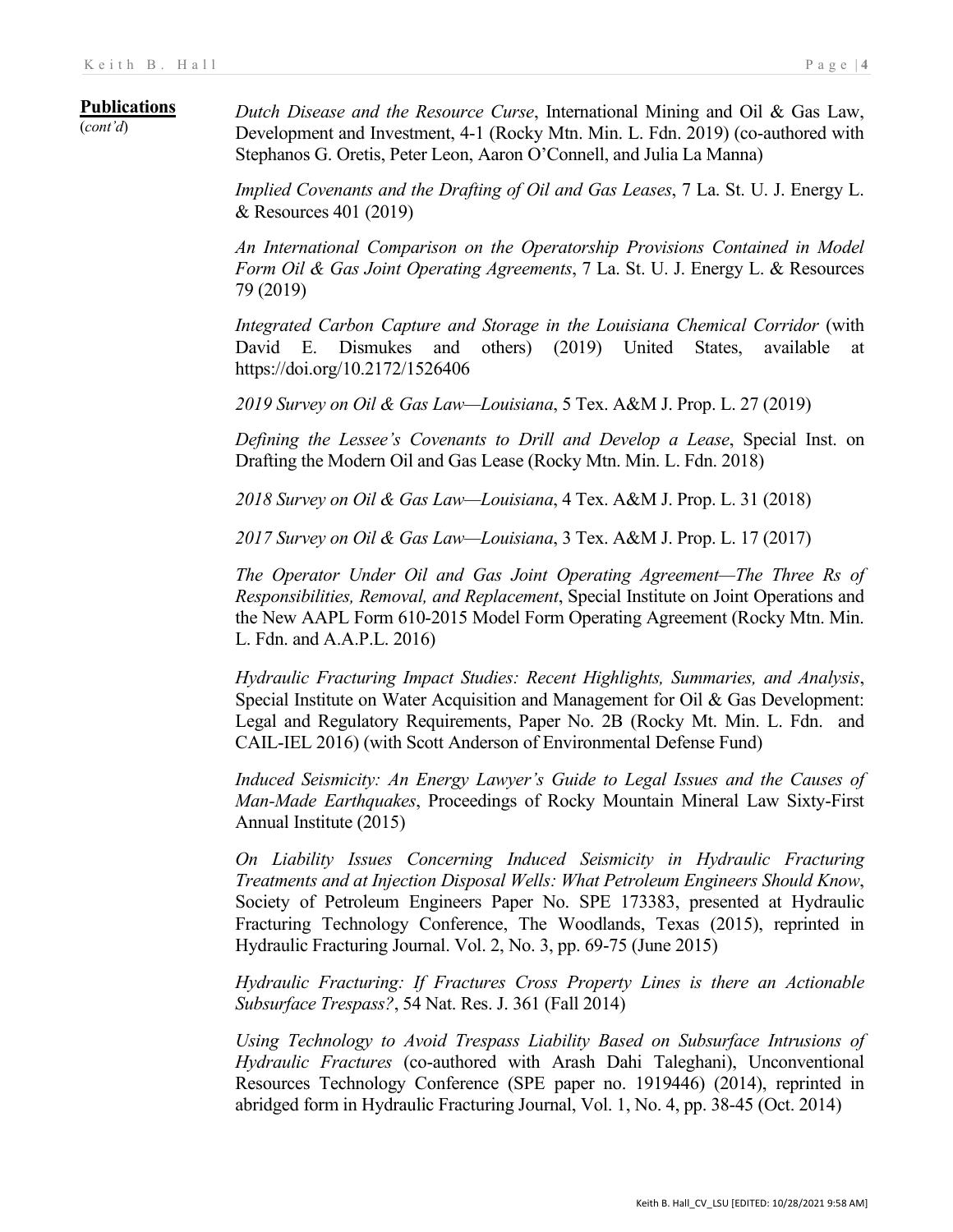#### **Publications**

(*cont'd*)

*Single Well Spacing and Pooling: State Spacing and Jurisdiction over Conservation*, Special Institute on Federal Onshore Oil & Gas Pooling and Unitization, Rocky Mtn. Min. L. Fdn. (2014)

*Hydraulic Fracturing and the Baseline Testing of Groundwater*, 48 U. Rich. L. Rev. 857 (2014)

*2014 Survey on Oil & Gas Law—Louisiana*, 1 Tex. A&M L. Rev. 103 (2014)

*Hydraulic Fracturing Contamination Claims: Problems of Proof*, 74 Ohio St. L.J. Furthermore 71 (2013)

*Hydraulic Fracturing: Trade Secrets and the Mandatory Disclosure of Fracturing Water Composition*, 49 Idaho L. Rev. 399 (2013)

*Recent Developments in Hydraulic Fracturing Regulation and Litigation,* 29 J. Land Use & Env. L. 29 (2013)

*Louisiana Oil & Gas Update*, 19 Tex. Wesleyan L. Rev. 361 (2013)

*When Do State Oil and Gas or Mining Statutes Preempt Local Regulations?*, <sup>27</sup> Natural Resources & Environment 16 (Winter 2013)

*Fraud, Misrepresentation, and Related Ethical Issues in Lease Acquisition*, Proceedings of Rocky Mountain Mineral Law Fifty-Eighth Annual Institute (2012)

*Hydraulic Fracturing and the Safe Drinking Water Act*, 19 Buffalo Envir. L.J. (2011- 2012)

*Louisiana Oil & Gas Update*, 18 Tex. Wesleyan L. Rev. 511 (2012)

*Hydraulic Fracturing Litigation,* For the Defense (January 2012)

*Hydraulic Fracturing and the Safe Drinking Water Act*, ABA TTIP Toxic Torts and Environmental Law Committee Newsletter at 5, Winter 2012

*Hydraulic Fracturing: What are the Legal Issues?*, Louisiana Bar Journal (December 2011/January 2012)

*The Application of Oil & Gas Lease Implied Covenants in Shale Plays: Old Meets New,* Proceedings of the Thirty-Second Annual Energy & Mineral law Institute (2011)

*Hydraulic Fracturing Litigation,* The Advocate (Winter 2011) (with Lauren Godshall)

*Regulation of Hydraulic Fracturing under the Safe Drinking Water Act,* 31 No. 18 Westlaw Journal Environmental 1 (March 30, 2011)

*In Too Deep: Lessons from the Gulf Rig Disaster,* Corporate Counsel (May 12, 2010)

*Hydraulic Fracturing – Is it all it's Cracked Up to Be?*, Environmental Protection, (December 2010)

*The Continuing Role of Implied Covenants in Developing Leased Lands*, 49 Washburn L.J. 313 (2010)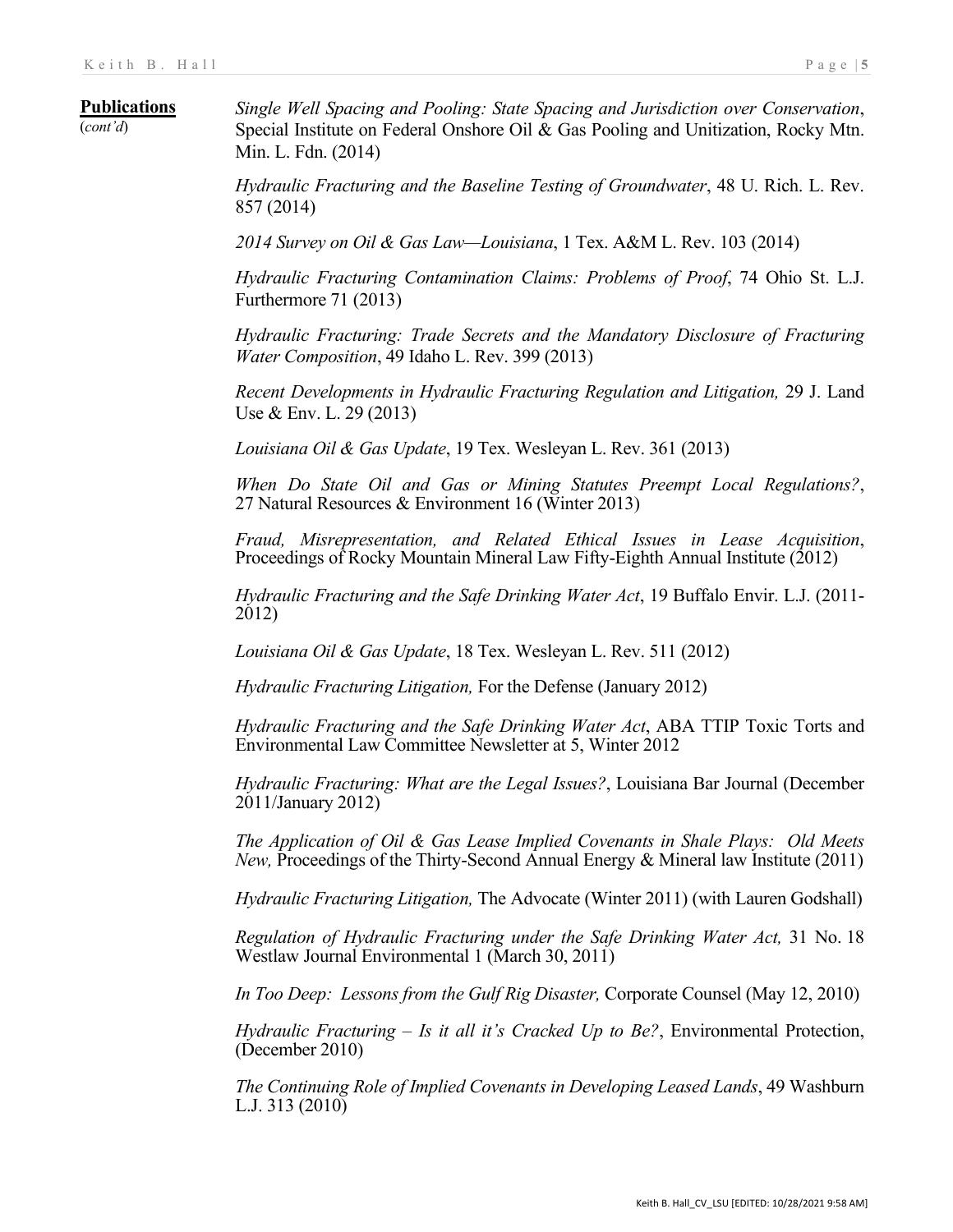| <b>Publications</b><br>(cont'd) | <i>Implied Covenants: Claims Under Article 122</i> , Institute on Mineral Law (2010),<br><b>Baton Rouge</b>                                                                                                                                              |
|---------------------------------|----------------------------------------------------------------------------------------------------------------------------------------------------------------------------------------------------------------------------------------------------------|
|                                 | Recent Developments: Mineral Law, Louisiana Bar Journal (author of bimonthly<br>article from April 2009 to present)                                                                                                                                      |
|                                 | Recent Developments: Environmental Law, 2003 Louisiana Bar<br>Journal<br>(August/September)                                                                                                                                                              |
|                                 | Federal Jurisdiction and Procedure, Fifth Circuit Symposium, 46 Loy. L. Rev. 101<br>(2000)                                                                                                                                                               |
|                                 | <i>Evidentiary Presumptions, 72 Tul. L. Rev. 1321 (1998)</i>                                                                                                                                                                                             |
|                                 | In re American Waste: A Clumsy Expansion of the Right to Litigate Environmental<br><i>Issues</i> , 41 Loy. L. Rev. 353 (1995)                                                                                                                            |
| <b>Presentations</b>            | Implied Covenants in Oil and Gas Leases, Annual Oil & Gas Short Course,<br>October 18, 2021, Westminster, Colorado                                                                                                                                       |
|                                 | Recent Developments in Mineral Law, LSU Recent Developments CLE Series,<br>[several presentations during the fall of 2021, including presentations in Lafayette,<br>Shreveport, and multiple presentations in Baton Rouge, Louisiana]                    |
|                                 | Carbon Capture, Storage, and Utilization (panel discussion), 42nd Annual Energy<br>& Mineral Law Institute, June 22, 2021, Memphis, Tennessee                                                                                                            |
|                                 | Recent Developments in Oil and Gas Law, Institute for Energy Law's 72nd Annual<br>Oil and Gas Conference (virtual), April 22, 2021                                                                                                                       |
|                                 | Who Owns Produced Water and Any Substances Dissolved or Suspended in It, 68th<br>Annual Mineral Law Institute (virtual), April 16, 2021                                                                                                                  |
|                                 | Oil & Gas Lease Implied Covenants, University of Texas CLE's "Fundamentals of<br>Oil, Gas and Mineral Law Virtual Conference," March 25, 2021                                                                                                            |
|                                 | Oil & Gas Leases and Servitudes in the Context of Carbon Capture and Storage<br>(panelist), "Pollution Solutions: A Symposium on Carbon Capture and<br>Sequestration," LSU Journal of Energy Law & Resources, online webinar format,<br>February 5, 2021 |
|                                 | The Courts During an Energy Dominance Era: A Panel Discussion with Legal<br><i>Experts</i> (panel discussion for Wyoming Public Radio), December 17, 2020                                                                                                |
|                                 | Conservation Regulation (co-presentation with Patrick H. Martin), Cleveland-<br>Marshall Law School's "Oil and Gas Unitization Law and Policy" webinar,<br>December 14, 2020                                                                             |
|                                 | UK MER in its International Context (panel discussion comparing the United<br>Kingdom's concept of "maximum economic recovery" of oil and gas with                                                                                                       |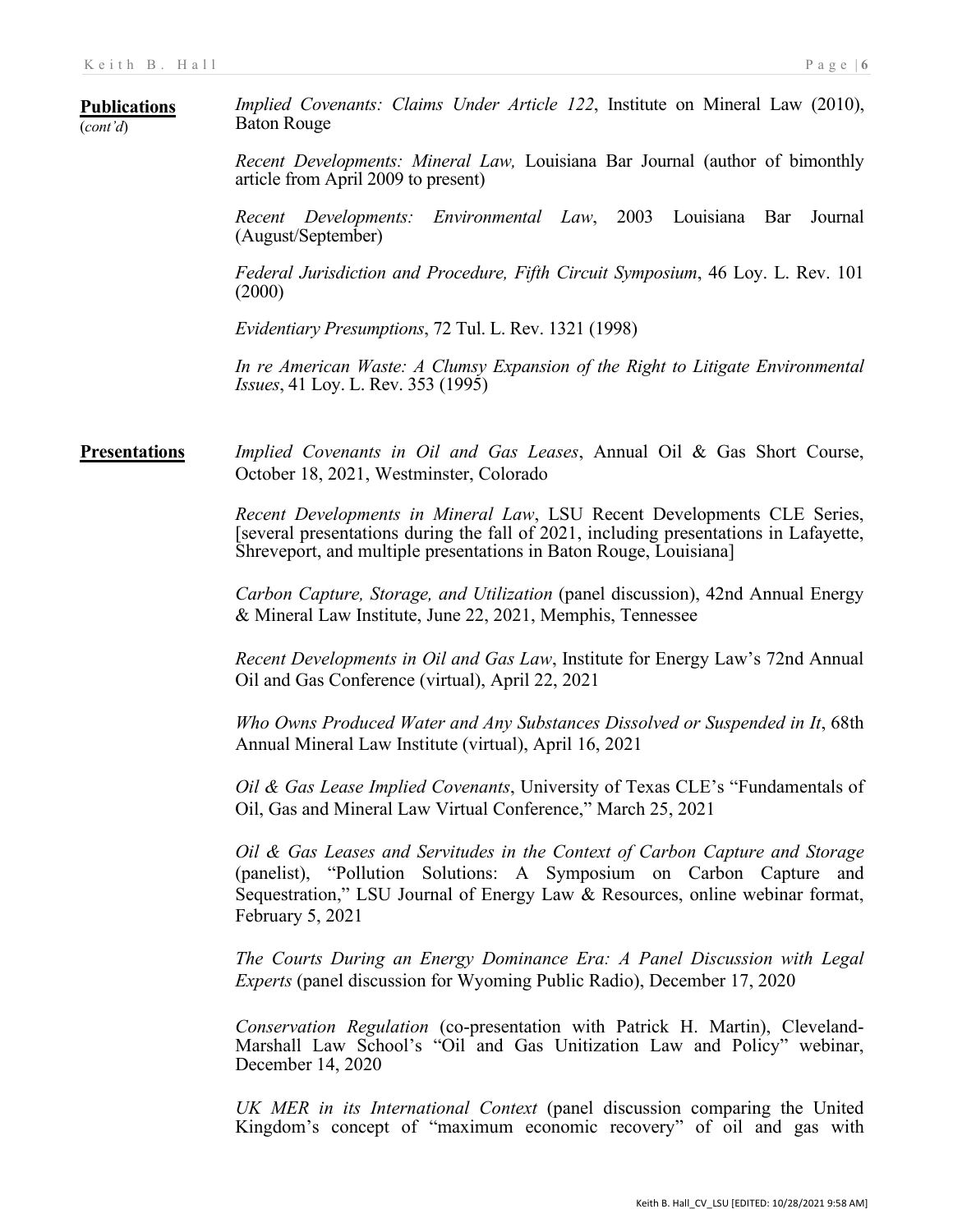#### **Presentations** (*cont'd*) analogous concepts in other nations, including implied covenants in U.S. oil and gas leases), Association of International Petroleum Negotiators webinar, July 30, 2020

*The exploitation of unconventionals in Brazil: opportunities and challenges*, panel discussion for FGV Energia Webinar, July 14, 2020

*Unconventional Oil and Gas Resources: Current trends, legal challenges and opportunities* (spoke on issues in North America for an international webinar sponsored by the University of São Paulo), June 1, 2020

*Communicating with Opposing Counsel and Landowners*, University of Texas CLE's 2020 Fundamentals of Oil, Gas and Mineral Law Conference (done a webinar), March 26, 2020

*Offshore Drilling* (panel discussion), "Legal, Ethical, and Policy Implications of a Changing Climate: 12th Annual Law & Society Symposium," February 7, 2020, Charleston, South Carolina

*Single Well Spacing and Pooling: State Spacing and Jurisdiction over Conservation*, Advanced Landman's Special Institute, November 8, 2019, Houston, Texas

*Protecting a Non-Operator's Interest when Negotiating a JOA*, webinar for Institute for Energy Law, October 30, 2019

*Common Interests Created in Oil and Gas*, Annual Oil & Gas Short Course, October 21, 2019, Westminster, Colorado

*Implied Covenants in Oil and Gas Leases*, Annual Oil & Gas Short Course, October 21, 2019, Westminster, Colorado

*Surface Trespass Liability—Good Faith, Bad Faith*, Energy & Mineral Law Foundation's Annual Kentucky Mineral Law Conference, October 16, 2019, Lexington, Kentucky

*Crude Oil Marketing and Sales*, Short Course on International Oil & Gas Law, Contracts, and Negotiations, September 30, 2019, Houston, Texas

*Recent Developments in Mineral Law*, LSU Recent Developments CLE Series, September 13, 2019, Baton Rouge, Louisiana [repeated on later dates in Baton Rouge, as well as in Lake Charles, Monroe, Shreveport, Lafayette, Kenner, and New Orleans]

Multiple topics (was one of two instructors) at the two-day "Guyana Oil & Gas and Energy Business Training Conference" (was sole lecturer for five topics and a colecturer for two topics relating to international petroleum transactions and regulation of the oil and gas industry), June 27-28, 2019, Georgetown, Guyana

*History of Brent as a Benchmark Crude*, International Petroleum Scholars Workshop, May 24, 2019, Houston, Texas

*Coastal Erosion Lawsuits* (panel discussion), Louisiana Oil and Gas Symposium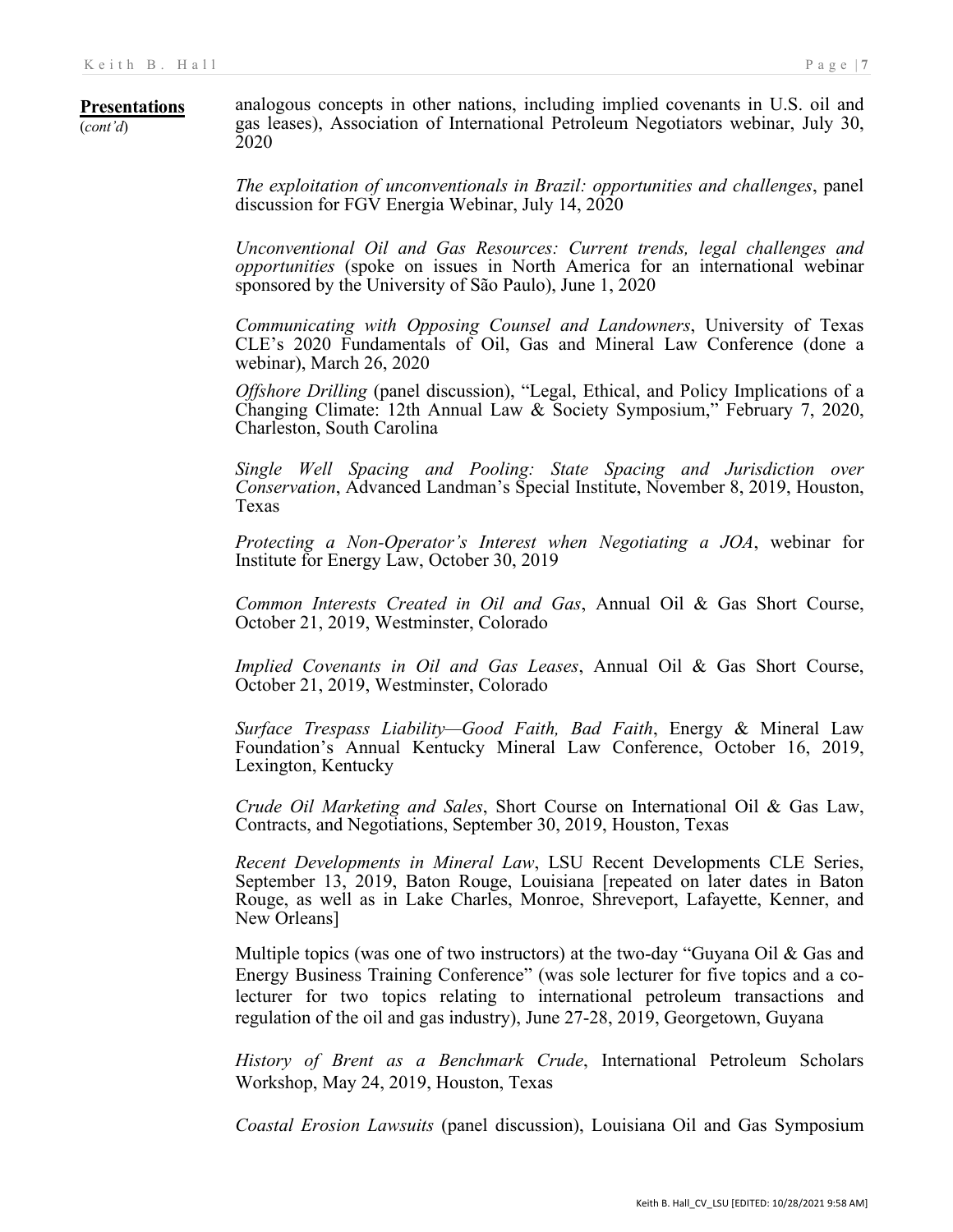(*cont'd*)

2019, April 17, 2019, Baton Rouge, Louisiana

*Dutch Disease and the Resource Curse*, International Mining and Oil & Gas Law,

Development, and Investment, April 10, 2019, Rio de Janeiro, Brazil *The Oil and Gas Lease Implied Covenants*, University of Texas 2019 Fundamentals of Oil, Gas and Mineral Law conference, March 28, 2019, Houston, Texas

*What is a Landman? What can they do? Ethics in Using a Landman*, TexasBarCLE's course on "Handling Your First (or Next) Oil and Gas Case," December 5, 2018, Houston, Texas

*Ethical Landmines for Landmen and Lawyers Who Work as or Hire Landmen*, Kentucky Mineral Law Conference, October 17, 2018, Lexington, Kentucky

*Oil and Gas Leases 101*, St. Helena Forestry Association Annual Meeting, October 9, 2018, Pine Grove, Louisiana

*Implied Covenants in Oil and Gas Leases*, Oil & Gas Short Course, October 8, 2018, Houston, Texas

*International Crude Oil Marketing*, International Oil & Gas Law, Contracts, and Negotiations Short Course, October 1, 2018, Houston, Texas

*Frack Quakes? Facts and Law Relating to Induced Seismicity, Injection Disposal, and Fracking*, TexasBarCLE's Advanced Oil, Gas and Energy Resources Conference, September 20, 2018, Houston, Texas

*Recent Developments in Mineral Law*, LSU Recent Developments CLE Series, September 14, 2018, Baton Rouge, Louisiana (repeated on later dates in Baton Rouge, Kenner, Lafayette, Lake Charles, Monroe, New Orleans, and Shreveport)

*Legal Developments Relating to Induced Seismicity*, Ground Water Protection Council's Annual Forum, September 12, 2018, New Orleans, Louisiana

*Frack Hits*, Panelist for seminar on oil and gas well issues, September 7, 2018, Baton Rouge, Louisiana

Multiple topics (was one of three instructors) at the two-day "Guyana Oil & Gas and Energy Business Training Conference." Was sole lecturer for two topics and was a co-lecturer for six topics relating to international petroleum transactions and the regulation of the oil and gas industry. June  $14 \& 15$ ,  $2018$ , Georgetown, Guyana

*Defining The Lessee's Covenants to Drill and Develop a Lease*, May 4, 2018, Denver, Colorado

*Oil and Gas Leases 101*, Florida Parishes Forestry Forum, April 6, 2018, Hammond Louisiana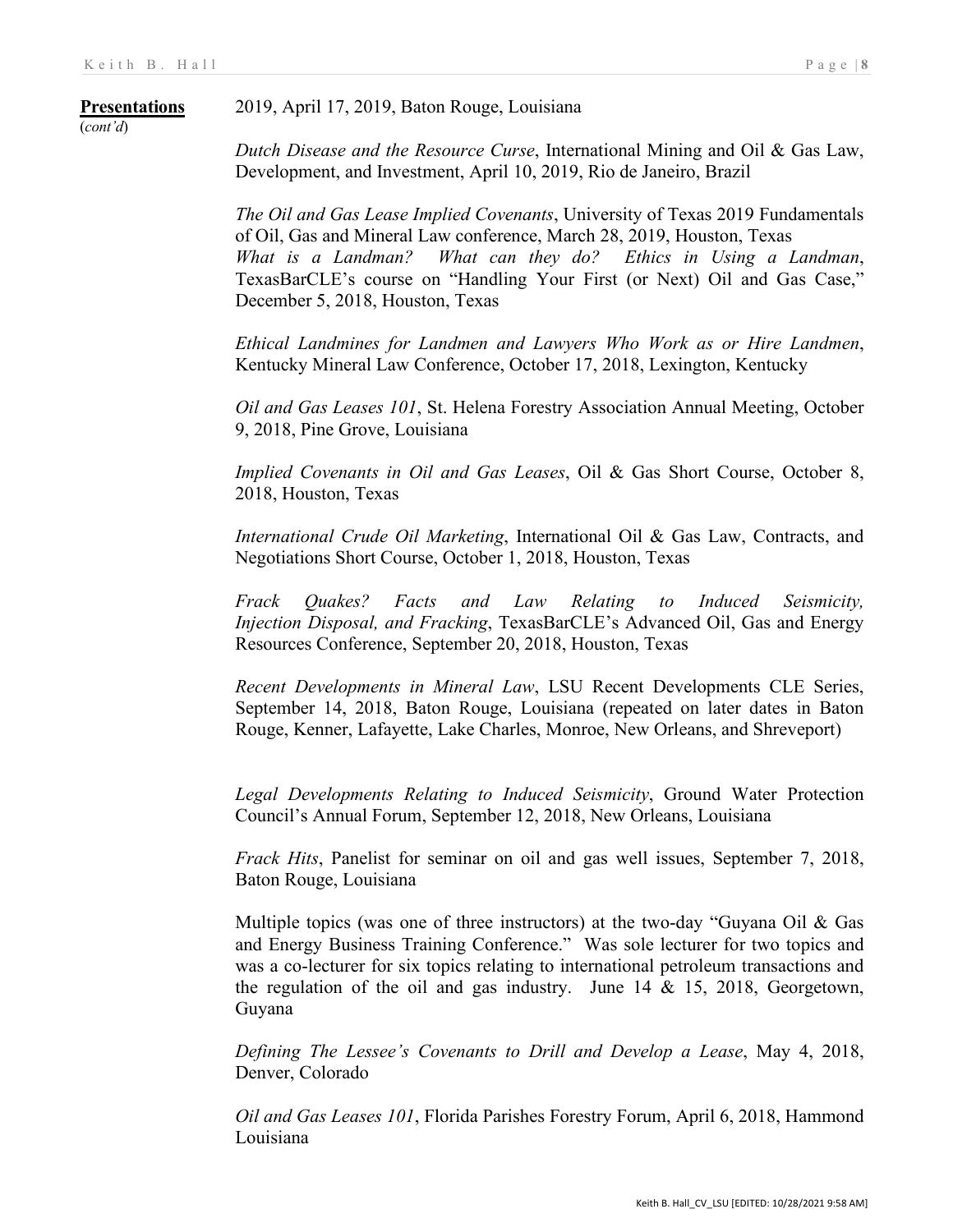(*cont'd*) *Mineral Rights*, LSU CLE by the Hour, December 14, 2017, Baton Rouge, Louisiana

> *What Every Lawyer Needs to Know About Oil and Gas Law*, Institute for Energy Law Webinar, December 13, 2017

> *Cutting Edge Issues in Competing (Mineral) Property Rights*, ABA Section of Litigation Regional Workshop on Current Issues in Environmental & Energy Regulation, December 6, 2017, Denver, Colorado

> *The Operator Under Oil & Gas Joint Operating Agreements*, Special Institute on Joint Operations and the New AAPL Form 610-2015 Model Form Operating Agreement, December 5, 2017, Denver, Colorado

> *Upstream Oil and Gas Regulation in U.S.*, New Orleans Citizens Diplomacy Council Hosts Regulators from Brazil, December 4, 2017, New Orleans, Louisiana

> *Upstream Petroleum Regulatory and Governance Issues*, Center for Energy Studies seminar for representatives from the Nigerian Petroleum Ministry, October 19, 2017, Baton Rouge, Louisiana

> *Implied Covenants in Oil and Gas Leases*, Oil and Gas Short Course, October 17, 2017, Westminster, Colorado

> *Common Interests Created in Oil and Gas*, Oil and Gas Short Course, October 16, 2017, Westminster, Colorado

> *Contracts for Production and Sales of Petroleum* (panel discussion), St. Joseph's University, October 12, 2017, Beirut, Lebanon

> *International Petroleum Exploration Agreements: The Challenge of Drafting Instruments that Serve the Interest of Both the State and the Investor*, Etudes Fondation pour le droit Continental, October 10, 2017, Dubai, United Arab Emirates

> *Recent Developments in Mineral Law*, LSU CLE, September 14, 2017, Baton Rouge, Louisiana (repeated in: Shreveport on Sept. 22, 2017; Lafayette on Oct. 6, 2017; Lake Charles on October 20; Monroe on November 10; Baton Rouge on November 17; Kenner on November 30; December 8 in New Orleans)

> *Oil and Gas Regulation and Taxation in the United States*, Citizens Diplomacy Council Program for Visiting Nigerian Senators, May 9, 2017, Baton Rouge, Louisiana

> *The Oil & Gas Lease: Implied Covenants*, University of Texas Fundamentals of Oil, Gas and Mineral Law Conference, April 13, 2017, Houston, Texas

> *Carbon Capture and Oil & Gas*, OU Law Oil and Gas, Natural Resources, and Energy Journal (ONE J) Inaugural Symposium, April 7, 2017, Norman, Oklahoma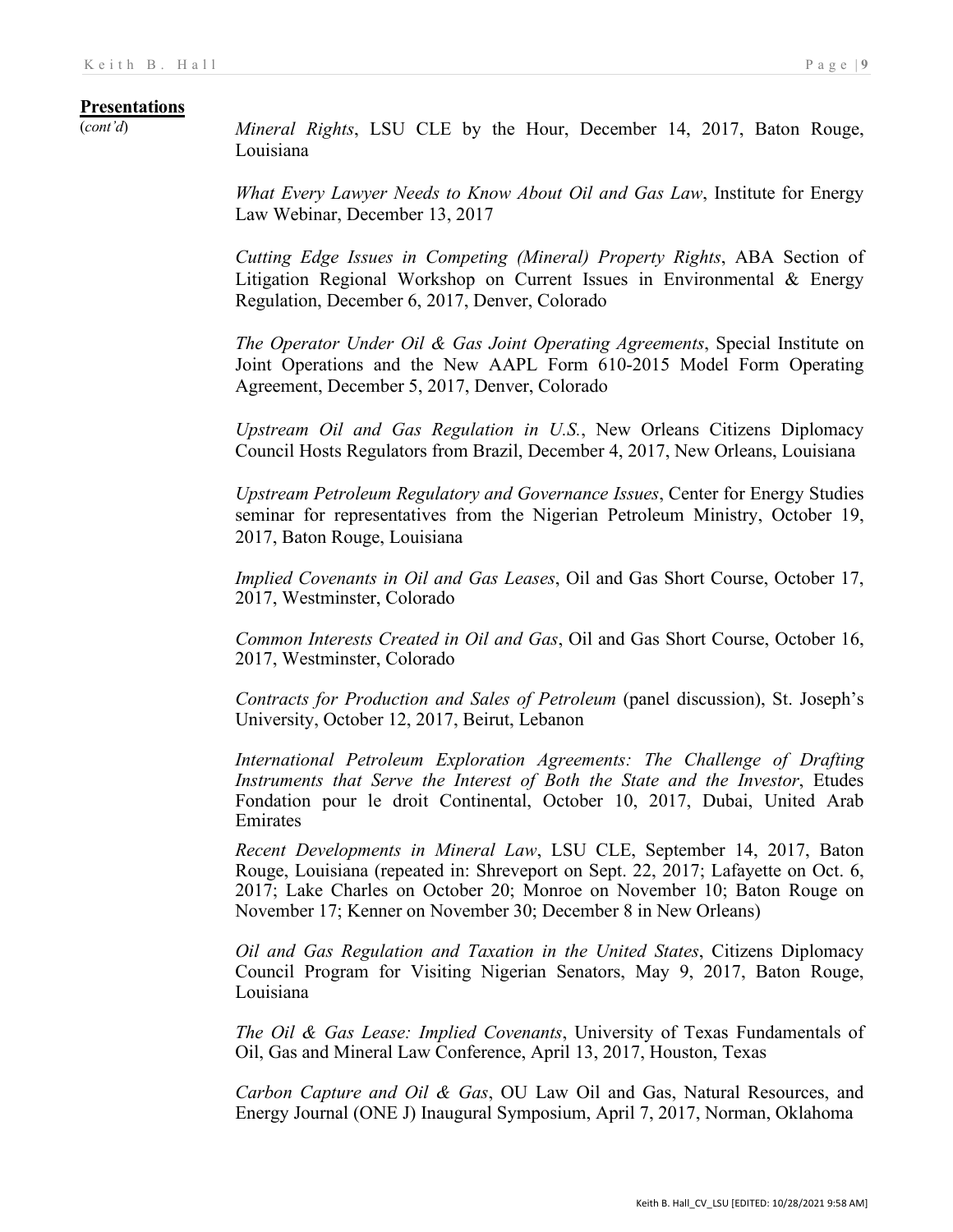(*cont'd*)

*Oil and Gas Production and Transportation* (panel discussion), Carnegie Mellon University Energy Week Law and Policy Forum, March 31, 2017, Pittsburgh, Pennsylvania

*Environmental Considerations in the Energy Sector* (panel discussion), 2017 Energy Law Symposium: The Future of Energy (Texas A&M Law School), March 24, 2017, Fort Worth, Texas

*Recent Developments in Oil and Gas Law*, LSU CLE by the Hour, December 16, 2016, Baton Rouge, Louisiana

*Contemporary Challenges for Energy Industries*, U.S.-China Energy Law and Trade Forum, November 18, 2016, New Orleans, Louisiana

*The Operator Under Oil and Gas Joint Operating Agreement—The Three Rs of Responsibilities, Removal, and Replacement*, Special Institute on Joint Operations and the New AAPL Form 610-2015 Model Form Operating Agreement, November 3, 2016, Houston, Texas

*The Oil and Gas Lease: Implied Covenants*, Rocky Mountain Mineral Law Foundation's Oil and Gas Short Course, October 18, 2016, Houston, Texas

*Common Interests Created in Oil and Gas*, Rocky Mountain Mineral Law Foundation's Oil and Gas Short Course, October 17, 2016, Houston, Texas

*International Law and Energy* (moderator of panel discussion), University of Pittsburgh School of Law 2016 Energy Law & Policy Institute, April 15, 2016, Pittsburgh, Pennsylvania

*Facts and Myths on Hydraulic Fracturing and Water Injection* (panel discussion), Conference on Water Acquisition and Management for Oil & Gas Development: Legal and Regulatory Requirements, April 8, 2016, Houston, Texas

*Hydraulic Fracturing Impact Studies – Recent Highlights, Summaries, and Analysis* (panel discussion), Conference on Water Acquisition and Management for Oil & Gas Development: Legal and Regulatory Requirements, April 7, 2016, Houston, Texas

*Wastewater Management and Induced Seismicity*, Tenth Annual Louisiana Groundwater, Surface Water & Water Resources Symposium, March 24, 2016, Baton Rouge, Louisiana

*Management of Wastewater from Oil & Gas Activities*, Emerging Issues at the Intersection of Energy and Natural Resources Conference, March 4, 2016, Baton Rouge, Louisiana

*Fracing and Seismic Events*, 18th Annual Permian Basin Oil and Gas Law Seminar, February 26, 2016, Midland, Texas

*Burning Issues in Oil and Gas Regulation: Top Lawyers Debate Major Issues Affecting the Industry* (member of panel), American Bar Association Section of Environment, Energy and Resources Fall Meeting, October 29, 2015, Chicago, Illinois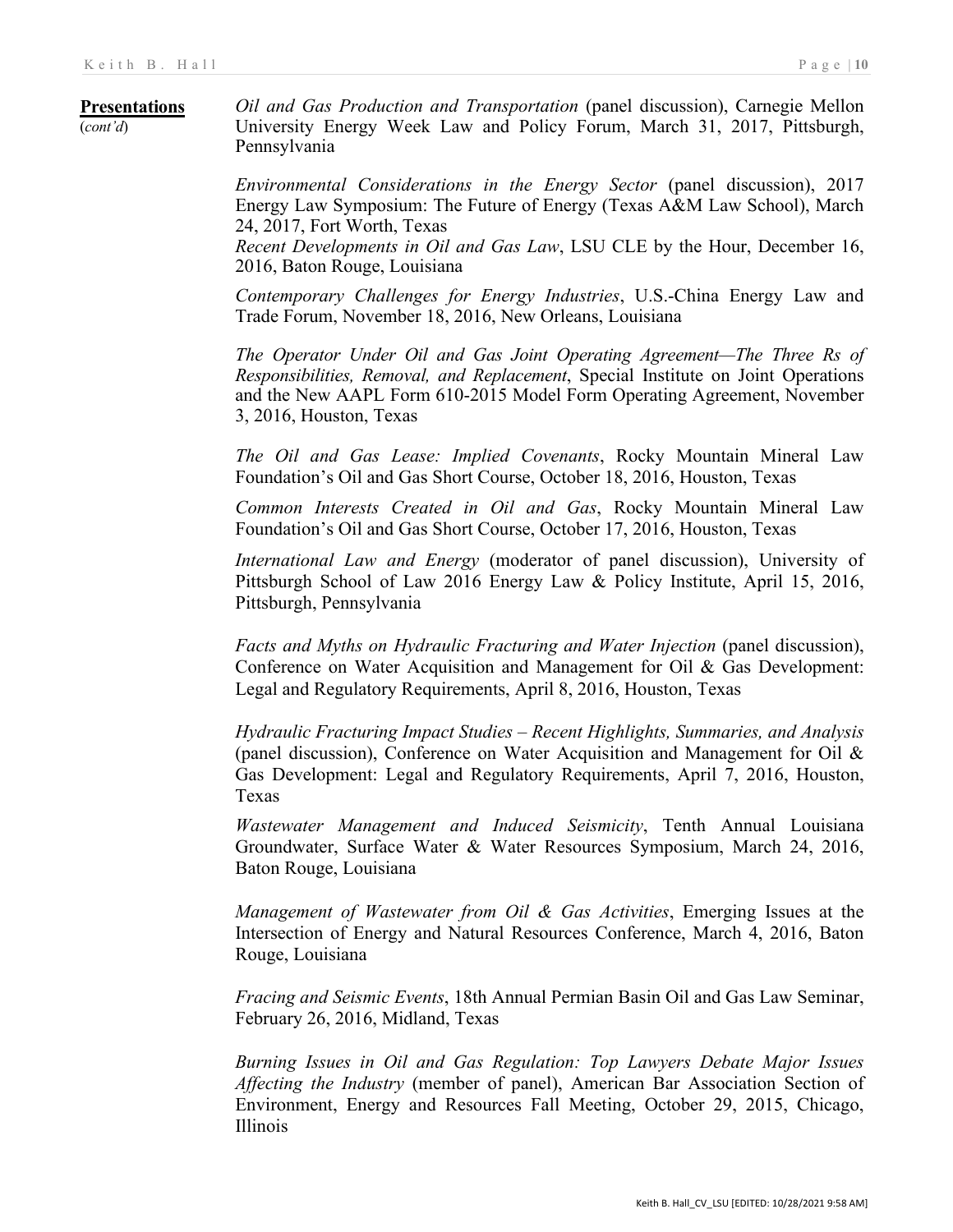**Presentations** (*cont'd*) *The Oil & Gas Lease: Implied Covenants*, Rocky Mountain Mineral Law Foundation's Oil and Gas Short Course, October 20, 2015, Westminster, Colorado

> *Ownership, Rule of Capture, and Correlative Rights*, Rocky Mountain Mineral Law Foundation's Oil and Gas Short Course, October 19, 2015, Westminster, Colorado

> *Oil & Gas Primer for Bankruptcy Attorneys*, New Orleans Bar Association's Interplay of Bankruptcy and Oil & Gas Law Seminar, October 15, 2015, New Orleans, Louisiana

> *Induced Seismicity: Frack Quakes, Injection Quakes, and the Law*, University of New Mexico Law School Faculty Colloquium Series, October 14, 2015, Albuquerque, New Mexico

> *Mineral Rights*, LSU Recent Developments Continuing Legal Education Seminar, September 11, 2015, Baton Rouge, Louisiana (presented on later dates in Shreveport, Lafayette, Monroe, Kenner, and New Orleans, Louisiana, and repeated in Baton Rouge)

> *Induced Seismicity and Hydraulic Fracturing*, 28th Annual Energy Law Institute, September 3, 2015, Houston, Texas

> *Induced Seismicity: An Energy Lawyers Guide to Legal Issues and the Causes of Man-Made Earthquakes*, 61st Annual Rocky Mountain Mineral Law Annual Institute, July 16, 2015, Anchorage, Alaska

> *Induced Seismicity and the Energy Industries*, Women's Energy Network Southeast Louisiana Meeting, May 20, 2015, New Orleans, Louisiana

> *The Oil & Gas Lease: Implied Covenants*, University of Texas Fundamentals of Oil, Gas and Minerals Law Seminar, March 26, 2015, Houston, Texas

> *Legal and Technical Aspects of Hydraulic Fracturing and Induced Seismicity*, Baton Rouge Geological Society, February 13, 2015, Baton Rouge, Louisiana

> *Baseline Testing of Groundwater Before and After Oil & Gas Activity*, LSU School of Coast and Environment Lecture Series, February 6, 2015, Baton Rouge, Louisiana.

> *On Liability Issues Concerning Induced Seismicity in Hydraulic Fracturing Treatments and at Injection Disposal Wells: What Petroleum Engineers Should Know*, Society of Petroleum Engineers Hydraulic Fracturing Technology Conference, Paper No. SPE 173383, February 3, 2015, The Woodlands, Texas

> *Local Regulation of Oil and Gas Activity*, LSU's CLE by the Hour, December 19, 2014, Baton Rouge, Louisiana

> *Key Issues in the Regulation of Hydraulic Fracturing and Related Oil & Gas Activity*, The Energy Council's Global Energy and Environmental Issues Conference, December 6, 2014, Point Clear, Alabama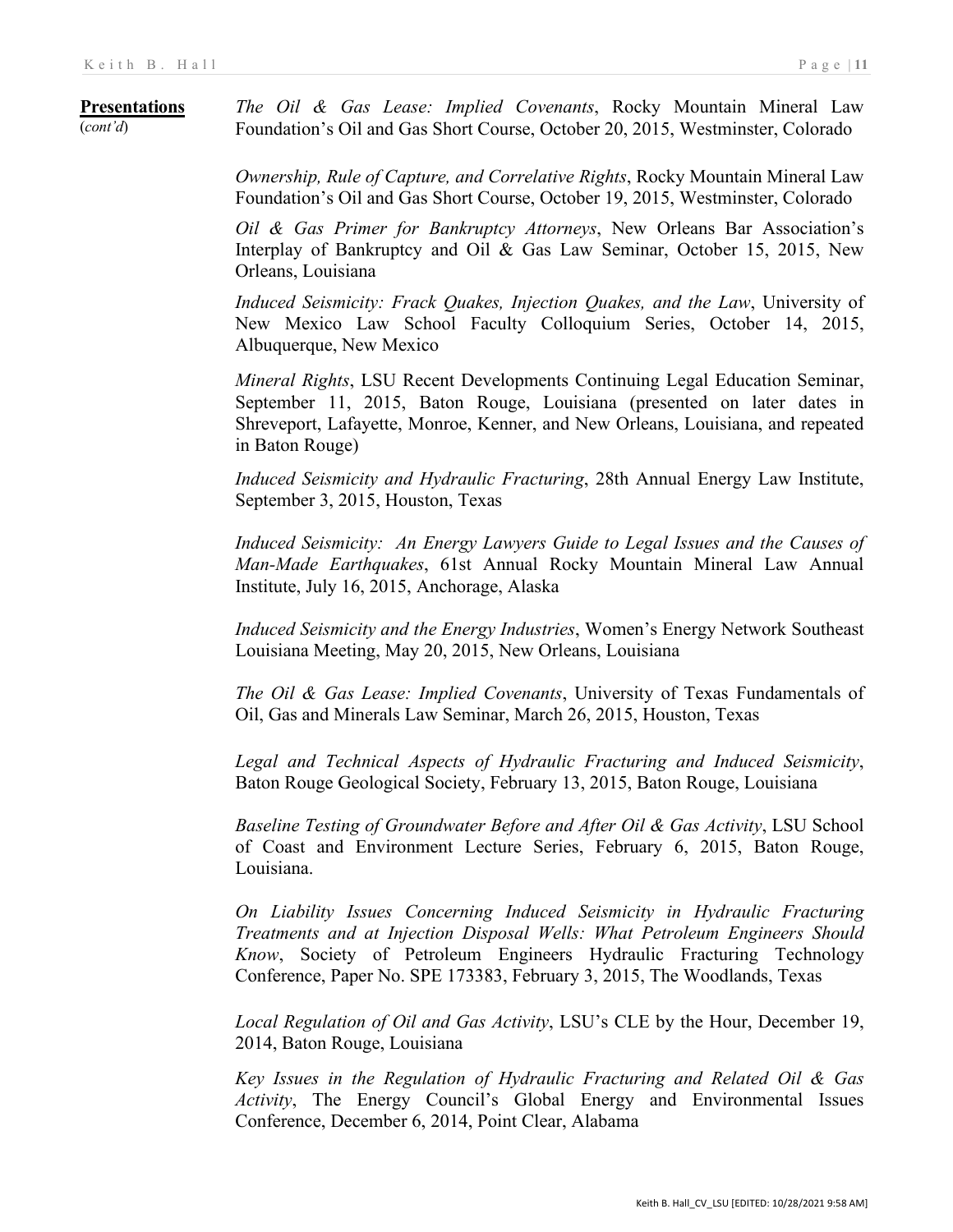(*cont'd*) *Single Well Spacing and Pooling: State Spacing and Jurisdiction over Conservation*, Special Institute on Federal Onshore Oil & Gas Pooling and Unitization, October 29, 2014, Westminster, Colorado

> *Implied Covenants*, Rocky Mountain Mineral Law Foundation's Oil & Gas Short Course, October 21, 2014, Houston, Texas

> *Ownership, Rule of Capture, and Correlative Rights*, Rocky Mountain Mineral Law Foundation's Oil & Gas Short Course, October 20, 2014, Houston, Texas

> *Hydraulic Fracturing, Well Integrity, and the Baseline Testing of Groundwater*, Emerging Issues at the Intersection of Energy and Water, October 3, 2014, Baton Rouge, Louisiana

> *Regulation of Hydraulic Fracturing and Related Oil & Gas Activities in Louisiana*, 24th Annual Louisiana Civil Engineering Conference, September 25, 2014, Kenner, Louisiana

> *Local Regulation of Hydraulic Fracturing*, Lorman's Oil and Gas Rights in Louisiana seminar, September 17, 2014, Baton Rouge, Louisiana

> *Mineral Law*, LSU Law School's Recent Developments in Legislation and Jurisprudence Seminar, September 12, 2014, Baton Rouge, Louisiana (and repeated on later dates in Baton Rouge, Shreveport, Lafayette, Lake Charles, Kenner, and New Orleans)

> *Regulatory Update* (moderator of panel discussion), The Institute for Energy Law's 5th Law of Shale Plays Conference, September 5, 2014, Pittsburgh, Pennsylvania

> *Using Technology to Avoid Trespass Liability Based on Subsurface Intrusion of Hydraulic Fractures*, Unconventional Resources Technology Conference, August 27, 2014, Denver, Colorado

> *The Peaceful Coexistence of Hydraulic Fracturing and Groundwater Quality,* The Arkansas Water Resource Center's 2014 Annual Research and Watershed Conference, July 15, 2014, Fayetteville, Arkansas

> *Hydraulic Fracturing and Groundwater Quality,* IUCN Academy of Environmental Law, July 2, 2014, Tarragona, Spain

> *Perspectives on Latin American Civil Law Issues in AIPN Model Contracts* panel discussion, Association of International Petroleum Negotiators Model Contracts Workshop, June 24, 2014, San Francisco, California

> *Disclosure of Completion Fluid Composition and Baseline Groundwater Testing for Oil and Gas Development,* Conference on Current International Legal Issues of Concern in Azerbaijan, May 23, 2014, Baku, Azerbaijan

> *Infrastructure and Sustainability Issues in Shale Oil and Gas Management* (panel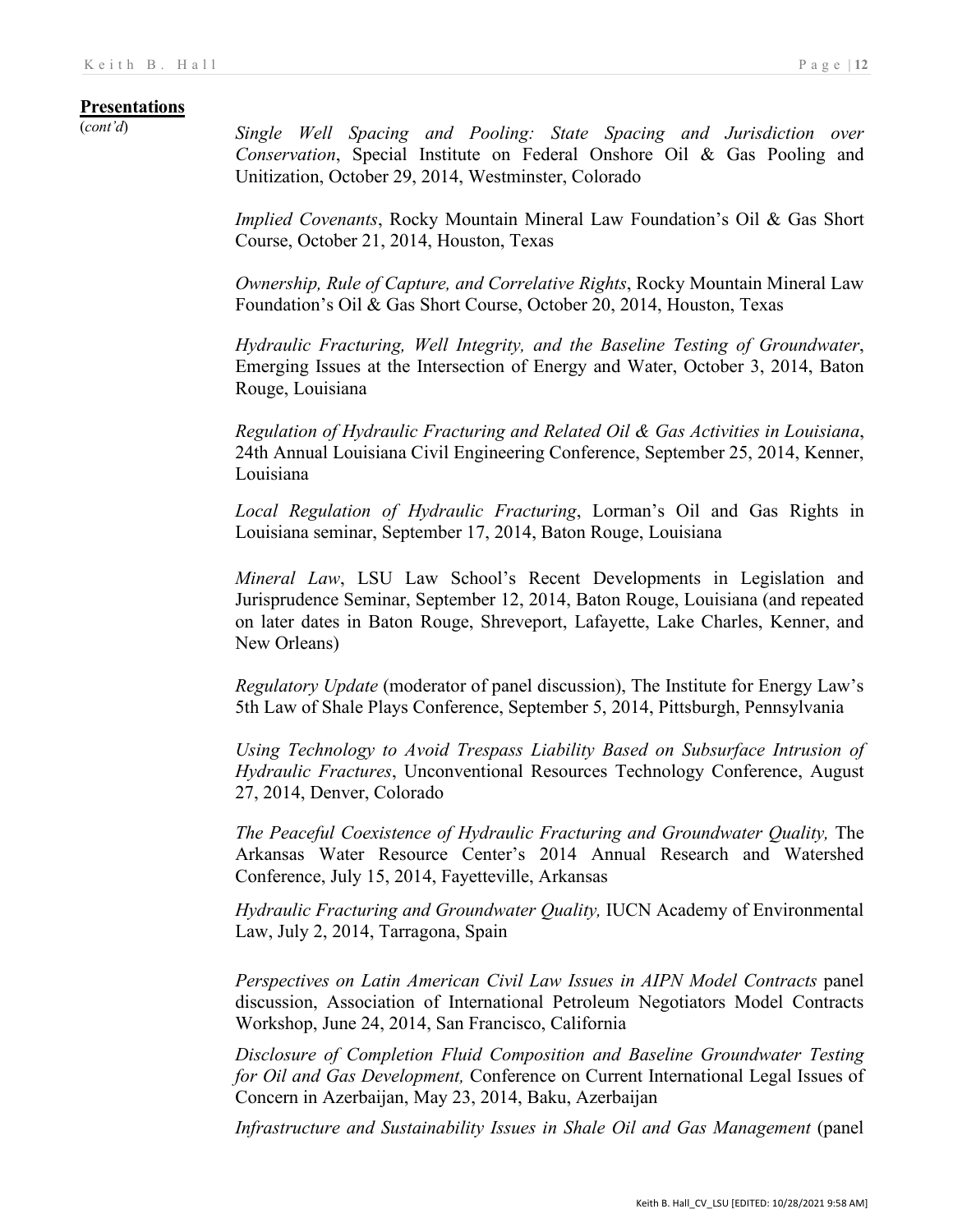#### **Presentations** (*cont'd*) discussion), 2014 American Institute of Chemical Engineers Spring Meeting, April 1, 2014, New Orleans, Louisiana

*Municipal Regulation of Hydraulic Fracturing*, The Seminar Group's "3rd Annual Hydraulic Fracking" seminar, February 28, 2014, Santa Barbara, California

*Recent Developments in Property Law and Oil & Gas Law*, Louisiana Bankers Association Bank Counsel Conference, December 12, 2013, New Orleans, Louisiana

*Louisiana Mineral Rights*, Baton Rouge Bar Association, December 6, 2013, Baton Rouge, Louisiana (repeated on December 30, 2013 in New Orleans for the New Orleans Bar Association's annual "Procrastinators CLE Program")

*Recent Developments in Louisiana Mineral Law*, Legislative Legal Seminar, December 6, 2013, Baton Rouge, Louisiana

*Basics of Oil and Gas Leases*, guest lecture to undergraduate class at LSU Department of Petroleum Engineering, October 31, 2013, Baton Rouge, Louisiana

*Mineral Law Overview*, guest lecture to undergraduate class at LSU Department of Petroleum Engineering, October 29, 2013, Baton Rouge, Louisiana

*Legacy Litigation*, American Association of Professional Landmen's Gulf Coast Land Institute, October 25, 2013, New Orleans, Louisiana

*Implied Covenants*, Rocky Mountain Mineral Law Foundation's Oil & Gas Short Course, October 22, 2013, Westminster, Colorado

*Ownership, Rule of Capture, and Correlative Rights*, Rocky Mountain Mineral Law Foundation's Oil & Gas Short Course, October 21, 2013, Westminster, Colorado

*Baseline Testing*, part of panel on "Hydraulic Fracturing: An Energy-Water Tradeoff" at the University of Richmond's Law Review's Allen Chair Symposium: The Energy-Water Nexus, October 18, 2013, Richmond, Virginia

*Impacts of Shale Development on a Macro Level*, 31st Annual Advanced Oil, Gas & Energy Resources Law Course, October 3, 2013, Houston, Texas

*An Overview of the Laws Governing Oil & Gas Exploration and Development*, guest lecture to graduate student seminar at LSU Department of Petroleum Engineering, September 13, 2013, Baton Rouge, Louisiana

*Mineral Law*, LSU Recent Developments CLE Series, September 6, 2013, Baton Rouge, Louisiana (repeated on two additional occasions in Baton Rouge, as well as in Shreveport, Lake Charles, Lafayette, Monroe, Kenner, and New Orleans)

*The ABCs of Hydraulic Fracturing for Dirt Lawyers*, American Bar Association's Real Property, Trusts and Estate Law Section, June 26, 2013, (eCLE webinar)

*Recent Developments in Hydraulic Fracturing Regulation and Litigation*, 22nd Annual Beach and Bar Symposium (hosted by the Louisiana, Mississippi, and Alabama State Bar Associations' Environmental Law Sections), June 14, 2013,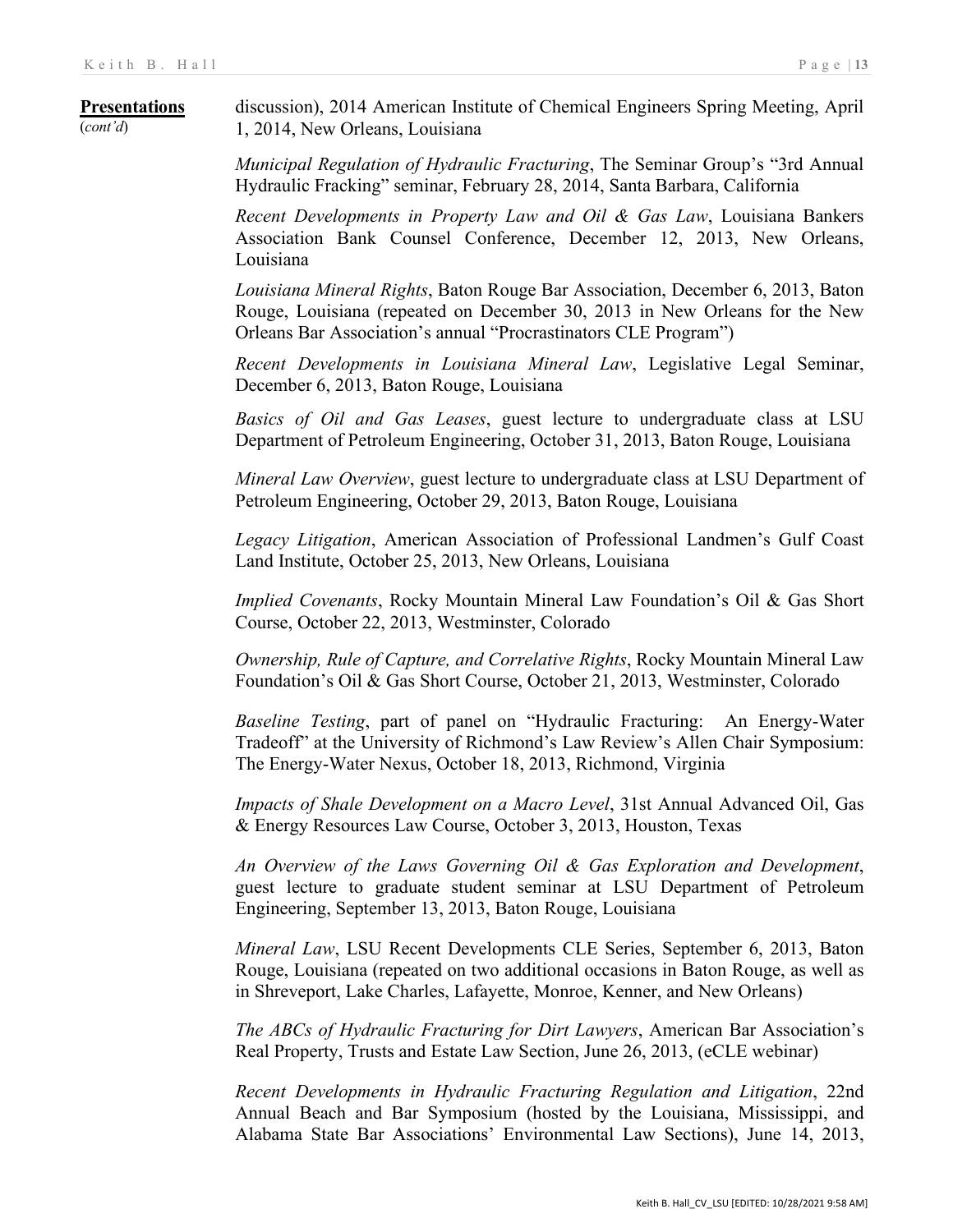# Destin, Florida

Worth, Texas

# **Presentations** (*cont'd*)

*Recent Developments in Environmental Issues Relating to Shale Gas Development*, 4th Annual Shale Gas Conference, Institute for Energy Law, June 7, 2013, Fort

*Hydraulic Fracturing: What are the Legal and Environmental Issues?,* May 24, 2013, Baku, Azerbaijan

*Hydraulic Fracturing and the Environment: Drink Up!*, Tulane Engineering Forum, April 5, 2013, New Orleans, Louisiana

*Hydraulic Fracturing: Trade Secrets and the Mandatory Disclosure of Fracturing Water Composition*, Legal Aspects of Hydraulic Fracturing: An Idaho Law Review Symposium, March 29, 2013, Boise, Idaho

*Implied Covenants and Changing Technology*, 60th Annual Mineral Law Institute, March 15, 2013, Baton Rouge, Louisiana

*Damages Claims in Hydraulic Fracturing Litigation*, The Seminar Group's "Hydraulic Fracking" seminar, February 8, 2013, Santa Barbara, California

*Recent Developments in Hydraulic Fracturing Regulation*, Florida State University Law School's 2013 Environmental Law Seminar: Effective Regulation of Shale Gas Development, February 1, 2013, Tallahassee, Florida

*Hydraulic Fracturing*, Professor's Corner (for ABA Real Property, Trusts and Estate Law Section), January 9, 2013 (webinar)

*Offshore Oil & Gas Leasing*, Lecture at Seton Hall University Law School's New Orleans Winter Study Session, January 6, 2013, New Orleans, Louisiana

*Oil & Gas 101: Understanding Leases*, Baton Rouge Bar Association's CLE By the Hour, December 28, 2012, Baton Rouge, Louisiana

*The ABCs of Oil and Gas Leases*, New Orleans Bar Association's Procrastinators' CLE Program, December 27, 2012, New Orleans, Louisiana

*Hydraulic Fracturing: What are the Legal Issues*? LSU CLE Series, December 13, 2012, Baton Rouge, Louisiana

*Hydraulic Fracturing: The Legal Issues*, Annual Meeting, National Association of Lease and Title Analysts, September 27-29, 2012, Baltimore, Maryland

*Implied Covenants in Oil and Gas Leases*, Utica Shale: Issues in Law, Practice and Policy, Cleveland-Marshall College of Law, September 14, 2012, Cleveland, Ohio

*Mineral Rights*, LSU CLE Recent Developments in the Law, September 8, 2012, Baton Rouge, Louisiana

*Fracking Under Pressure: Crucial Litigation Tactics You Need to Know*, National Constitution Center Conferences, September 6, 2012 (webinar)

*Hydraulic Fracturing – What is it and Why Should You Care*?, 20th Annual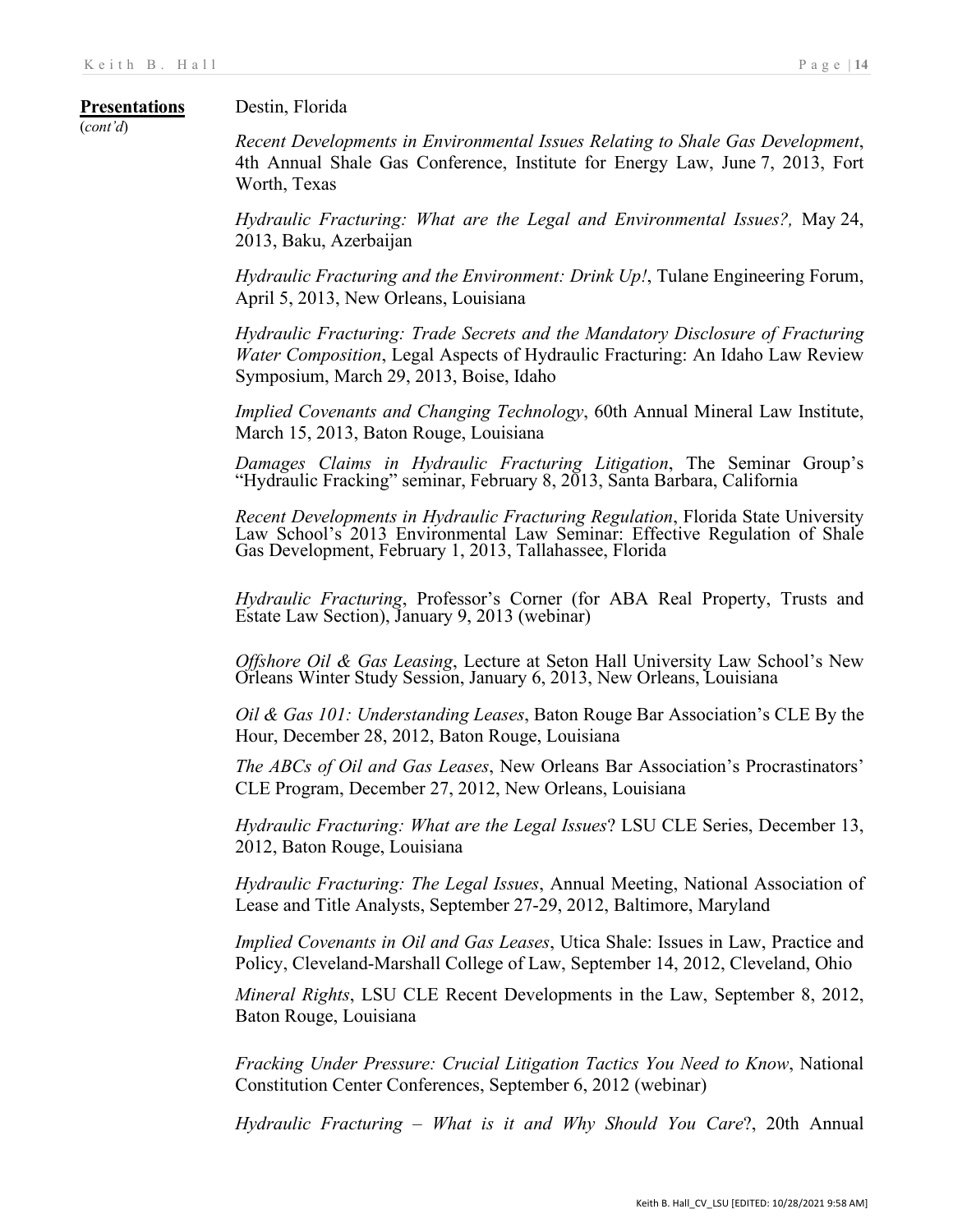(*cont'd*)

Arizona Water Law Conference, August 9, 2012, Phoenix, Arizona

*Fraud, Misrepresentation, and Related Ethical Issues in Lease Acquisition*, 58th Annual Rocky Mountain Mineral Law Institute, July 20, 2012, Newport Beach, California

*Hydraulic Fracturing: The Environmental and Legal Issues Affecting Operators and Landowners*, Regs, Rigs, and Restoration (a joint conference of the Alabama, Mississippi, and Louisiana State Bar Association Environmental Law Sections), June 15, 2012, Destin, Florida

*Water Quality and Hydraulic Fracturing*, Half Moon Louisiana Water Law Conference, June 13, 2012, New Orleans Louisiana

*The Role of State Agencies in Hydraulic Fracturing* (panel discussion), CLE International, June 6, 2012, Houston, Texas

*Hydraulic Fracturing: The Issues and Effects on Industry* (lecture), Tulane Energy Institute, April 24, 2012, New Orleans, Louisiana

*Hot Topics from the Gulf Coast*, Fourth Annual Energy Law Symposium (presentation regarding recent developments in Louisiana oil and gas law), March 29, 2012, Fort Worth, Texas

*Hydraulic Fracturing*: The Issues, Louisiana Mineral Law Institute, March 23, 2012, Baton Rouge, Louisiana

*Hydraulic Fracturing News and Legal Developments*, Professional Landmen's Association of New Orleans, March 12, 2012, New Orleans, Louisiana

*Hydraulic Fracturing* (panel discussion), Women's Energy Network, March 8, 2012, Baton Rouge, Louisiana

*The Basics of Offshore Oil and Gas Leasing*, Seton Hall Law School's New Orleans Winter Study Session, January 7, 2012, New Orleans, Louisiana

*Hydraulic Fracturing ─ What are the Legal Issues*? Baton Rouge Bar Association, December 29, 2011, Baton Rouge, Louisiana

*Hydraulic Fracturing: The Latest Issues and Legal Developments*, New Orleans Bar Association, December 21, 2011, New Orleans, Louisiana

*Shale Gas Plays: The Hotbeds and Industry Impacts*, Gas Drilling Operations Conference, December 13, 2011, Dallas, Texas

*Oil and Water: The Regulation of Hydraulic Fracturing Under the Safe Drinking Act*, EUCI Webinar, December 9, 2011 (webinar)

*Implied Covenants Under Oil and Gas Leases: The Obligations and How to Manage Them*, Energy Contract Management in Oil and Gas, December 6, 2011, Houston, Texas

*Developments in the Regulation of Hydraulic Fracturing*, Louisiana State Bar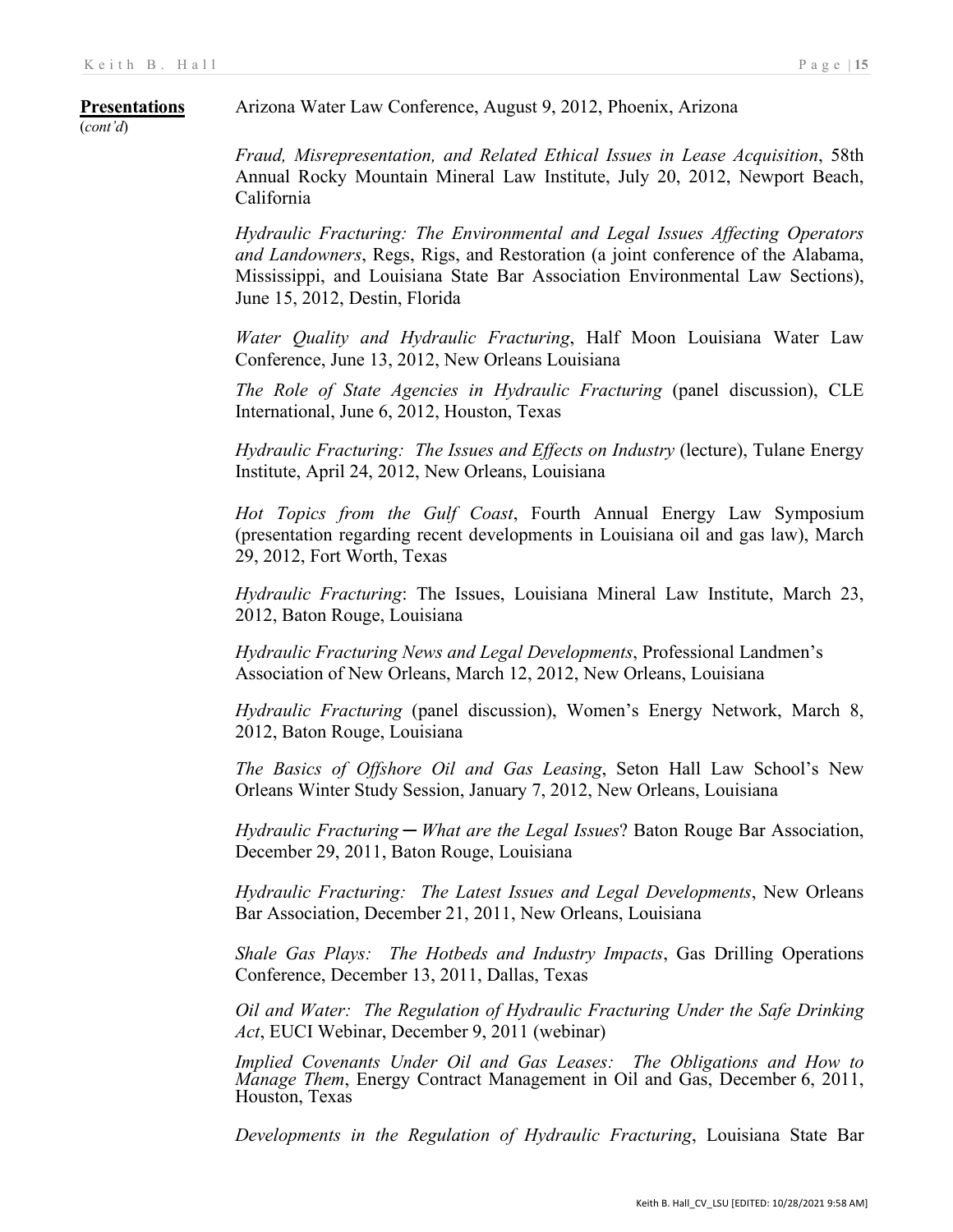#### **Presentations** Association Environmental Law Section, November 11, 2011, New Orleans, Louisiana

(*cont'd*)

*Hydraulic Fracturing and the Environment: Drink Up*!, Defense Research Institute Annual Meeting, October 28, 2011, Washington, D.C.

*Negotiation of Contracts in the Energy Industry*, Independent Petroleum Association of America Leadership Training Program, October 25, 2011, Houston, Texas

*Essentials of Oil and Shale Gas Development*, University of Houston C.T. Bauer College of Business ─ Distinguished Leaders Series, September 19, 2011, Houston, Texas

*Careers in Energy and Mineral Law*, Louisiana State University School of Law, August 29, 2011, Baton Rouge, Louisiana

*Oil and Gas Law Update: The Latest Jurisprudence, Legislation, and Regulation*, 57th Annual Rocky Mountain Mineral Law Institute, July 22, 2011, Santa Fe, New Mexico

*Hydraulic Fracturing ─ The Next Wave of Groundwater Toxic Tort Litigation?*, Defense Research Institute, July 7, <sup>2011</sup> (webinar)

*The Application of Oil & Gas Lease Implied Covenants in Shale Plays: Old Meets New*, 32nd Annual Energy and Mineral Law Institute, May 17, 2011, Nemacolin Resort, Farmington, Pennsylvania

*Developments in the Law Relating to Offshore Drilling and Hydraulic Fracturing*, Tulane Energy Institute, April 12, 2011, New Orleans, Louisiana

*Hydraulic Fracturing: Regulation Under the Safe Drinking Water Act*, Buffalo Law School Symposium on Hydraulic Fracturing, March 29, 2011, Buffalo, New York

*The Application of Implied Covenants in Shale Plays: New Circumstances and New Challenges*, ABA Section on Environment, Energy and Resources Oil and Gas Committee Teleconference, March 10, 2011 (webinar)

*Procedure and Evidence: The Latest Legislation and Jurisprudence*, Baton Rouge Bar Association, December 30, 2010, Baton Rouge, Louisiana

*Recent Developments in Civil Procedure and Evidence*, New Orleans Bar Association, October 28, 2010 (repeated on December 29, 2010), New Orleans, Louisiana

*Understanding Oil and Gas Leases*, New Orleans Bar Association, December 21, 2010, New Orleans, Louisiana

*Responding to a Crisis: Learning from the Deepwater Horizon Gulf of Mexico Oil Spill,* Shift Worldwide, May 10, 2010, (webinar panel discussion)

*Implied Covenants: Claims Under Mineral Code Article 122*, Mineral Law Institute, March 25, 2010, Baton Rouge, Louisiana

*Attorney Client Privilege and Federal Rule of Evidence 502*, Baton Rouge Bar Association, December 30, 2009, Baton Rouge, Louisiana

*New Federal Rule of Evidence 502*, Loyola University School of Law,